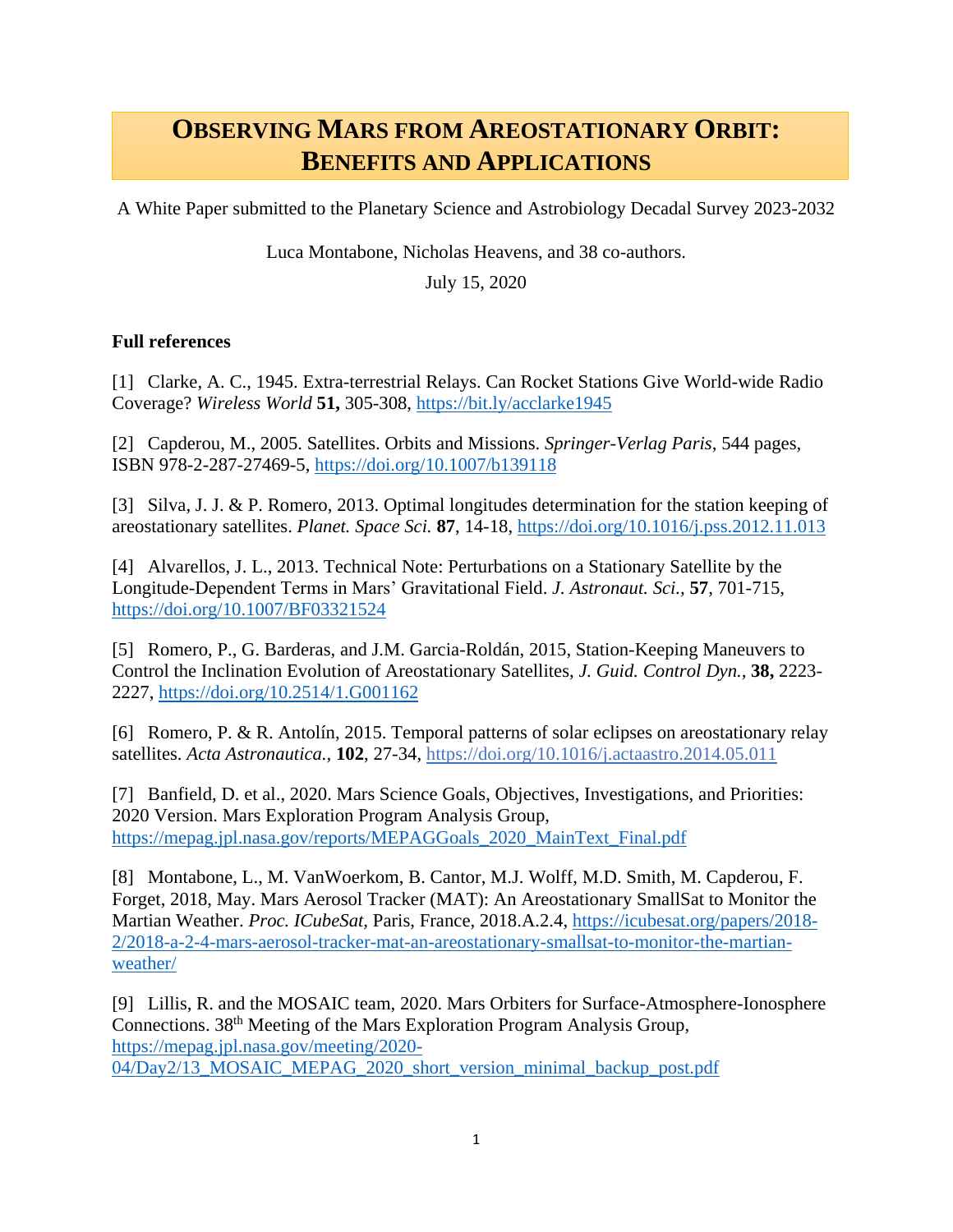[10] Read, P.L., S.R. Lewis, and D.P. Mulholland, 2015. The physics of Martian weather and climate, *Rep. Prog. Phys.,* **78**, 125901,<https://doi.org/10.1088/0034-4885/78/12/125901>

[11] Newman, C. E., et al., 2020. Toward more realistic simulation and prediction of dust storms on Mars. White Paper for the Planetary Science and Astrobiology Decadal Survey 2023- 2032,<https://mepag.jpl.nasa.gov/reports/decadal2023-2032/DustStormsWhitePaper.pdf>

[12] Heavens, N. G., D. M. Kass, J. H. Shirley, S. Piqueux, and B. A. Cantor, 2019. An Observational Overview of Dusty Deep Convection in Martian Dust Storms. *J. Atmos. Sci.*, **76**, 3299–3326,<https://doi.org/10.1175/JAS-D-19-0042.1>

[13] Chaffin, M. S., J. Deighan, N. M. Schneider, and A. I. F. Stewart, 2017. Elevated atmospheric escape of atomic hydrogen from Mars induced by high-altitude water. *Nat. Geosci*., **10**, 174–178,<https://doi.org/10.1038/ngeo2887>

[14] Heavens, N.G., A. Kleinböhl, M.S. Chaffin, J.S. Halekas, D.M. Kass, P.O. Hayne, D.J. McCleese, S. Piqueux, J.H. Shirley, and J.T. Schofield, 2018. Hydrogen escape from Mars enhanced by deep convection in dust storms. *Nature Astron*, **2**, 126–132, <https://doi.org/10.1038/s41550-017-0353-4>

[15] Girazian, Z., Z. Luppen, D.D. Morgan, F. Chu, L. Montabone, E.M.B. Thiemann, et al. 2020. Variations in the ionospheric peak altitude at Mars in response to dust storms: 13 years of observations from the Mars Express Radar Sounder. *J. Geophys. Res. Planets,* **125,**  e2019JE006092,<https://doi.org/10.1029/2019JE006092>

[16] Michaels, T. I., A. Colaprete, and S.C.R. Rafkin, 2006. Significant vertical water transport by mountain‐induced circulations on Mars. *Geophys. Res. Lett.*, **33**, L16201, <https://doi.org/10.1029/2006GL026562>

[17] Neary, L., Daerden, F., Aoki, S., Whiteway, J., Clancy, R. T., Smith, M., et al., 2020. Explanation for the increase in high‐altitude water on Mars observed by NOMAD during the 2018 global dust storm. *Geophys. Res. Lett.*, **47**, e2019GL084354, <https://doi.org/10.1029/2019GL084354>

[18] Glenar, D.A., R.E. Samuelson, J.C. Pearl, G.L. Bjoraker, and D. Blaney, 2003. Spectral imaging of martian water ice clouds and their diurnal behavior during the 1999 aphelion season (L<sup>s</sup> = 130°). *Icarus*, **161**, 297-318, [https://doi.org/10.1016/S0019-1035\(02\)00046-5](https://doi.org/10.1016/S0019-1035(02)00046-5)

[19] Zent, A. P., M. H. Hecht, T.L. Hudson, S.E. Wood, and V.F. Chevrier, 2016. A revised calibration function and results for the Phoenix mission TECP relative humidity sensor. *J. Geophys. Res. Planets*, **121**, 626– 651,<https://doi.org/10.1002/2015JE004933>

[20] Wolkenberg, P., & M. Giuranna, 2020. Daily dust variation from the PFS MEx observations. *Icarus*, in press,<https://doi.org/10.1016/j.icarus.2020.113823>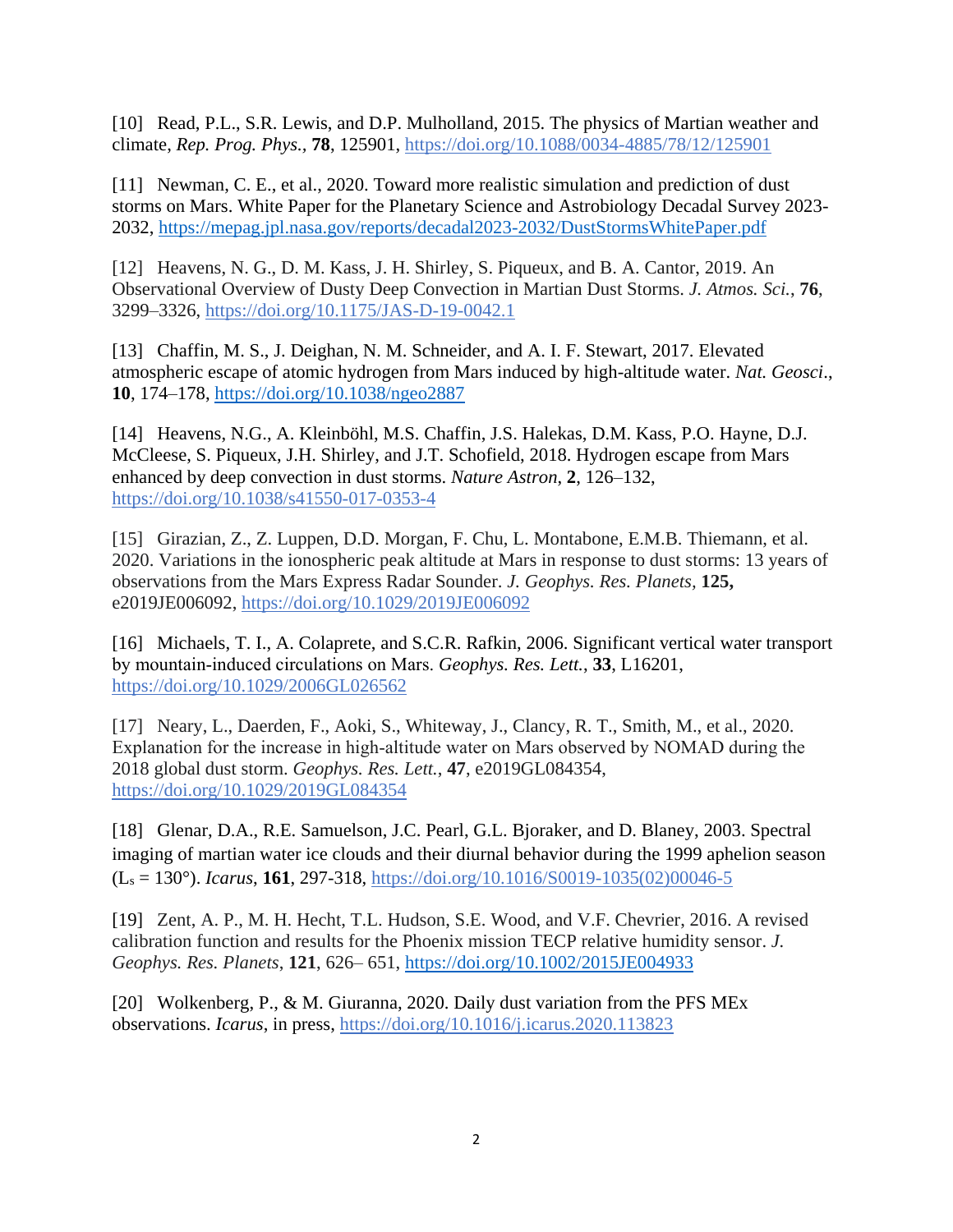[21] Kleinboehl, A., A. Spiga, D.M. Kass, J.H. Shirley, E. Millour, L. Montabone, and F. Forget, 2020. Diurnal variations of dust during the 2018 global dust storm observed by the Mars Climate Sounder. *J. Geophys. Res. Planets,* **125**, e2019JE006115, <https://doi.org/10.1029/2019JE006115>

[22] Montabone, L., A. Spiga, D.M. Kass, A. Kleinböhl, F. Forget, and E. Millour, 2020. Martian Year 34 Column Dust Climatology from Mars Climate Sounder Observations: Reconstructed Maps and Model Simulations. *J. Geophys. Res. Planets,* e2019JE006111, <https://doi.org/10.1029/2019JE006111>

[23] Wang, H., & M. I. Richardson, 2015. The origin, evolution, and trajectory of large dust storms on Mars during Mars years 24–30 (1999–2011). *Icarus*, **251**, 112–127, <https://doi.org/10.1016/j.icarus.2013.10.033>

[24] Wang, H., & A.P. Ingersoll, 2003, Cloud-tracked winds for the first Mars Global Surveyor mapping year. *J. Geophys. Res.*, **108** (E9), 5110,<https://doi.org/10.1029/2003JE002107>

[25] Guzewich, S., et al., 2020. Measuring Mars Atmospheric Winds from Orbit. White Paper for the Planetary Science and Astrobiology Decadal Survey 2023-2032, <https://mepag.jpl.nasa.gov/reports/decadal2023-2032/GuzewichScottD.pdf>

[26] Wilson, R.J., & K. Hamilton, 1996. Comprehensive Model Simulation of Thermal Tides in the Martian Atmosphere. *J. Atmos. Sci*., **53**, 1290–1326, [https://doi.org/10.1175/1520-](https://doi.org/10.1175/1520-0469(1996)053%3c1290:CMSOTT%3e2.0.CO;2) [0469\(1996\)053<1290:CMSOTT>2.0.CO;2](https://doi.org/10.1175/1520-0469(1996)053%3c1290:CMSOTT%3e2.0.CO;2)

[27] Menzel, W. P., 2001. Cloud Tracking with Satellite Imagery: From the Pioneering Work of Ted Fujita to the Present. *Bull. Amer. Meteor. Soc.*, **82**, 33–48, [https://doi.org/10.1175/1520-](https://doi.org/10.1175/1520-0477(2001)082%3C0033:CTWSIF%3E2.3.CO;2) [0477\(2001\)082<0033:CTWSIF>2.3.CO;2](https://doi.org/10.1175/1520-0477(2001)082%3C0033:CTWSIF%3E2.3.CO;2)

[28] Chassefière, E., & F. Leblanc, 2004. Mars atmospheric escape and evolution; interaction with the solar wind. *Planet. Space Sci.*, **52**, 1039–1058,<https://doi.org/10.1016/j.pss.2004.07.002>

[29] Jakosky, B. M., et al., 2015. MAVEN observations of the response of Mars to an interplanetary coronal mass ejection. *Science*, **350**, 0210, <https://doi.org/10.1126/science.aad3443>

[30] Schneider, N. M., S.K. Jain, J. Deighan, C.R. Nasr, D.A. Brain, D. Larson, et al., 2018. Global aurora on Mars during the September 2017 space weather event. *Geophys. Res. Lett.*, **45**, 7391– 7398,<https://doi.org/10.1029/2018GL077772>

[31] Lee, C. O., T. Hara, J.S. Halekas, E. Thiemann, P. Chamberlin, F. Eparvier, R.J. Lillis, D.E. Larson, P.A. Dunn, J.R. Espley, J. Gruesbeck, S.M. Curry, J.G. Luhmann, B.M. Jakosky, 2017. MAVEN observations of the solar cycle 24 space weather conditions at Mars. *J. Geophys. Res. Space Physics*, **122**, 2768– 2794,<https://doi.org/10.1002/2016JA023495>

[32] Kallio, E., & P. Janhunen, 2001. Atmospheric effects of proton precipitation in the Martian atmosphere and its connection to the Mars‐solar wind interaction, *J. Geophys. Res.*, **106**(A4), 5617– 5634,<https://doi.org/10.1029/2000JA000239>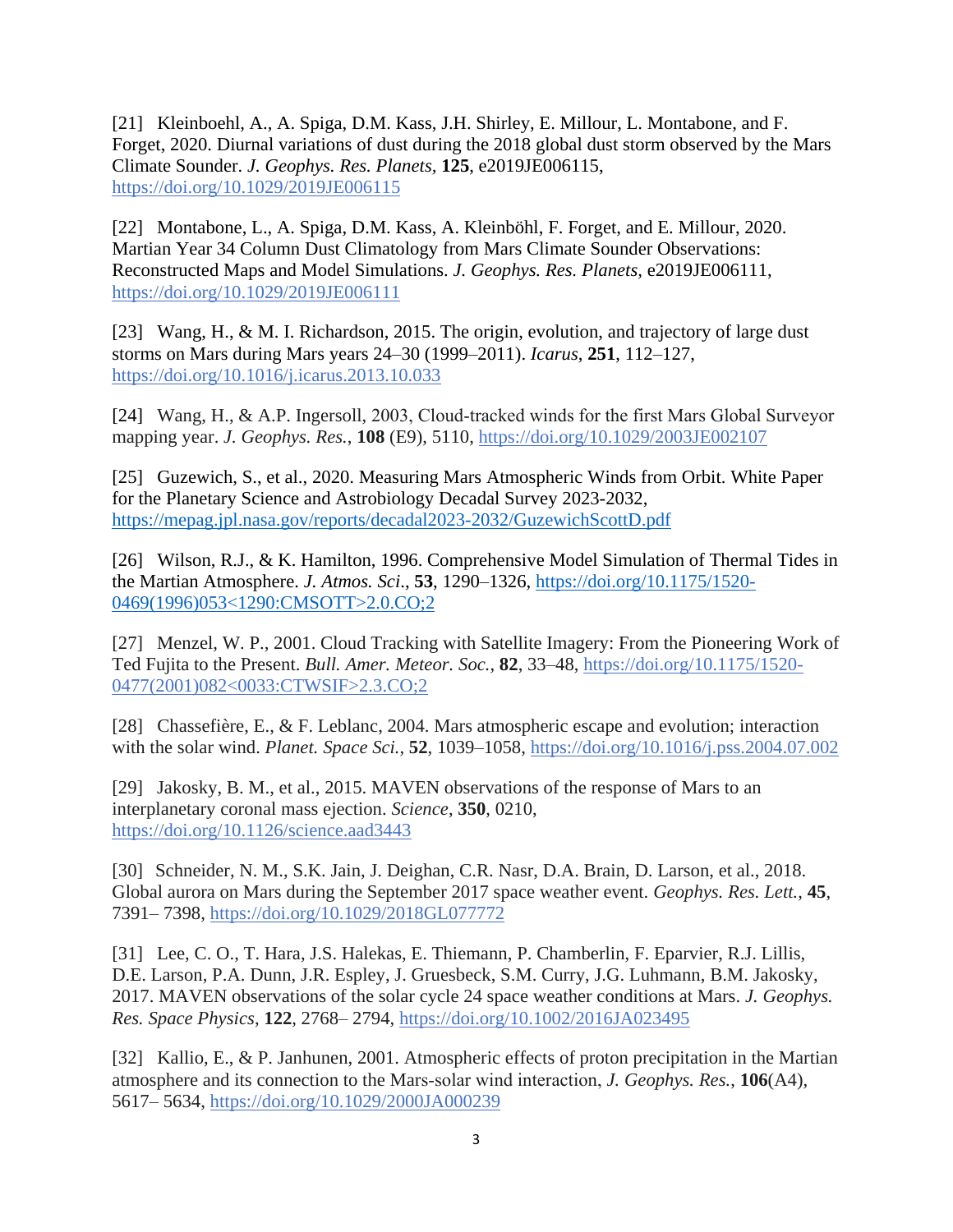[33] Piqueux, S., J. Buz, C. S. Edwards, J. L. Bandfield, A. Kleinböhl, D. M. Kass, P. O. Hayne, The MCS, THEMIS Teams, 2019. Widespread Shallow Water Ice on Mars at High Latitudes and Midlatitudes, *Geophys. Res. Lett*. **46**, Issue 24, 14290-14298, <https://doi.org/10.1029/2019GL083947>

[34] Pajola, M., M. Lazzarin, C. Dalle Ore, D.P. Cruikshank, T.L. Roush, S. Magrin, et al., 2013. Phobos as a D‐type captured asteroid, spectral modeling from 0.25 to 4.0 μm. *Astrophys. J.*, **777**(2), 127. [https://doi.org/10.1088/0004‐637X/777/2/127](https://doi.org/10.1088/0004-637X/777/2/127)

[35] Pajola, M., T. Roush, C. Dalle Ore, G.A. Marzo, E. Simioni, 2018. Phobos MRO/CRISM visible and near-infrared (0.5–2.5 μm) spectral modeling. *Plan. Space Sci.,* **154,** 63-71, <https://doi.org/10.1016/j.pss.2018.02.016>

[36] Montabone, L., & F. Forget, 2018, July. On forecasting dust storms on Mars.  $48<sup>th</sup>$ International Conference on Environmental Systems,<http://hdl.handle.net/2346/74226>

[37] Lewis, S. R., & P. L. Read, 1995. An operational data assimilation scheme for the Martian atmosphere, *Adv. Space Res.*, **16**(6), 9– 13, [https://doi.org/10.1016/0273-1177\(95\)00244-9](https://doi.org/10.1016/0273-1177(95)00244-9)

[38] Greybush, S. J., R. J. Wilson, R. N. Hoffman, M. J. Hoffman, T. Miyoshi, K. Ide, T. McConnochie, and E. Kalnay, 2012, Ensemble Kalman filter data assimilation of Thermal Emission Spectrometer temperature retrievals into a Mars GCM, J. Geophys. Res., **117**, E11008, <https://doi.org/10.1029/2012JE004097>

[39] Navarro, T., F. Forget, E. Millour, S.J. Greybush, E. Kalnay, & T. Miyoshi, 2017. The challenge of atmospheric data assimilation on Mars. *Earth Space Sci.*, **4**, 690– 722, <https://doi.org/10.1002/2017EA000274>

[40] Lorenz, E. N., 1969. Three approaches to atmospheric predictability. *Bull. Amer. Meteor. Soc.*, **50**, 345–349,<https://doi.org/10.1175/1520-0477-50.5.345>

[41] Newman, C.E., P.L. Read, and S.R. Lewis, 2004. Investigating atmospheric predictability on Mars using breeding vectors in a general‐circulation model. *Q.J.R. Meteorol. Soc.*, **130**, 2971- 2989,<https://doi.org/10.1256/qj.03.209>

[42] Pankine, A.A., & A.P. Ingersoll, 2004. Interannual variability of Mars global dust storms: an example of self-organized criticality? *Icarus*, **170**(2), 514–518, <https://doi.org/10.1016/j.icarus.2004.04.006>

[43] Rogberg, P., P.L. Read, S.R. Lewis, and L. Montabone, 2010. Assessing atmospheric predictability on Mars using numerical weather prediction and data assimilation. *Q.J.R. Meteorol. Soc.*, **136**, 1614-1635,<https://doi.org/10.1002/qj.677>

[44] Breidenthal, J., H. Xie, C.-W. Lau, and B. MacNeal, 2018, May. Space and Earth Terminal [Sizing for Future Mars Missions,](https://arc.aiaa.org/doi/abs/10.2514/6.2018-2426) 2018 SpaceOps Conference, Marseille, France, <https://doi.org/10.2514/6.2018-2426>